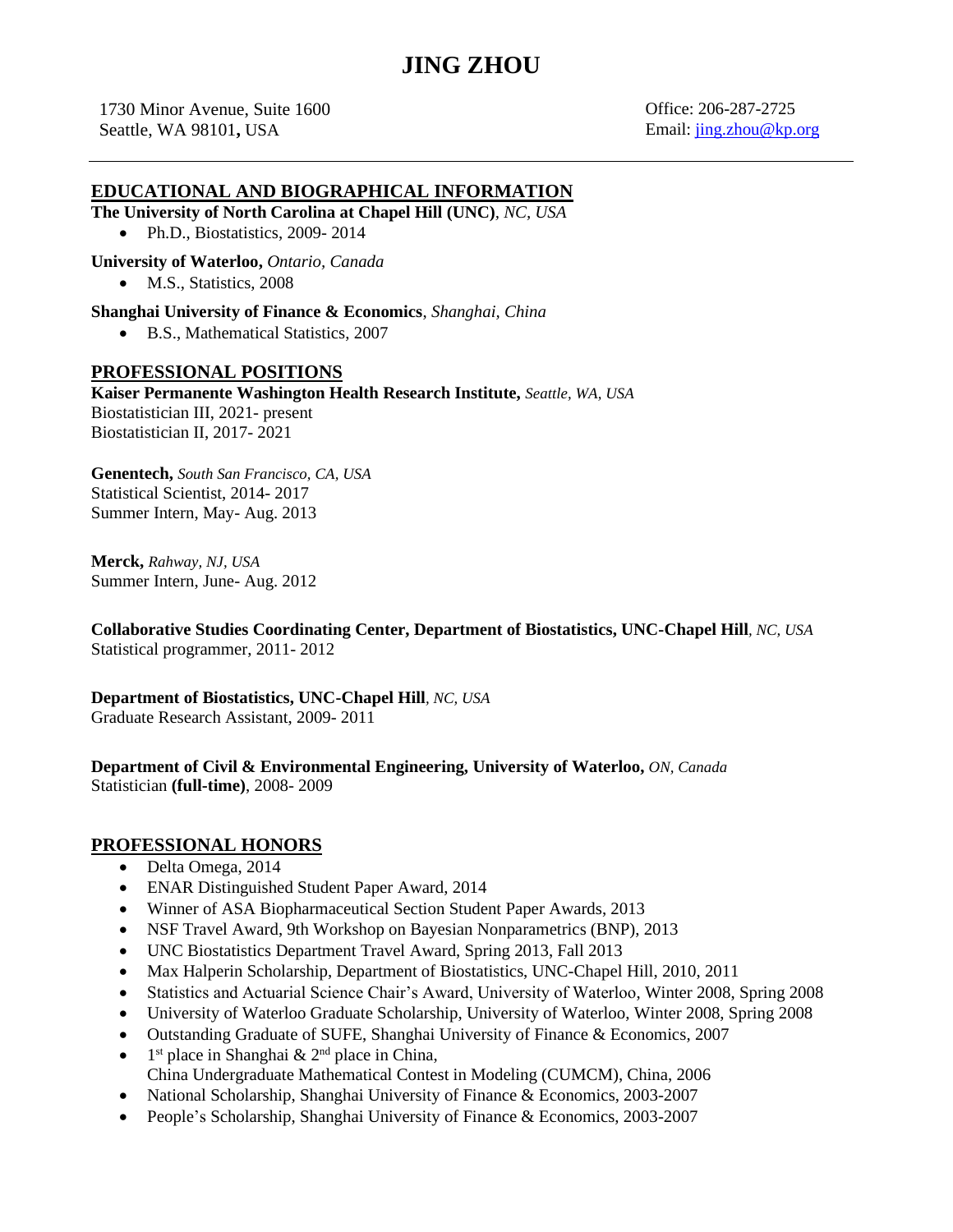## **PUBLICATIONS**

#### **Published:**

Collaboration papers:

- 1. **Zhou J,** Walker RL, Gray SL, Marcum ZA, Barthold D, Bowen JD, McCormick W, McCurry SM, Larson EB, Crane PK. (2021). "Glucose-dementia association is consistent over blood pressure/antihypertensive groups". *Journal of Alzheimer's Disease* **80**: 79-90. PMID: 33554906.
- 2. Klasnja P, Rosenberg DE. **Zhou J,** Anau J, Gupta A., Arterburn DE. (2020) "A qualityimprovement optimization pilot of BariFit, a mobile health intervention to promote physical activity after bariatric surgery", *Translational Behavioral Medicine*. doi:10.1093/tbm/ibaa040
- *3.* Barnes DE, **Zhou J**, Walker R, Lee SJ, Boscardin WJ, Marcum Z, Larson EB, Dublin S. (2020). "Development and Validation of eRADAR: A Tool Using EHR Data to Detect Unrecognized Dementia", *Journal of the American Geriatrics Society* **68:**103-111.
- *4.* Soria, J.C., Adjei, A.A., Bahleda, R., Besse, B., Ferte. C., Planchard, D., **Zhou, J.,** Ware, J., Morrissey, K., Shankar, G., Lin, W., Schutzman, J., Dy, G.K., Groen, H.J.M. (2017). "A phase IB dose-escalation study of the safety and pharmacokinetics of pictilisib in combination with either paclitaxel and carboplatin (with or without bevacizumab) or pemetrexed and cisplatin (with or without bevacizumab) in patients with advanced non-small cell lung cancer", *European Journal of Cancer* **86:** 186 - 196
- 5. Leong, S., Moss, R.A., Bowles, D.W., Ware, J., **Zhou, J.,** Spoerke, J.M., Lackner, M.R., Shankar, G., Schutzman, J., van der Noll, R., Voest, E.E., Schellens, J.H.M.(2017). "A Phase I Dose-Escalation Study of the Safety and Pharmacokinetics of Pictilisib in Combination with Erlotinib in Patients with Advanced Solid Tumors", *The Oncologist* **22(12),** 1491-1499.
- 6. Vuylsteke, P., Huizing, M., Petrakova, K., Roylance, R., Laing, R., Chan, S., Abell, F., Gendreau, S., Rooney, I., Apt, D., **Zhou, J.,** Singel, S., Fehrenbacher, L. (2016). "Pictilisib plus paclitaxel for the treatment of hormone receptor-positive, HER2-negative, locally recurrent, or metastatic breast cancer: interim analysis of the multicentre, placebo-controlled, phase II randomised PEGGY study", *Annals of Oncology* **27[\(11\)](https://annonc.oxfordjournals.org/content/27/11.toc):** 2059-2066.
- 7. Zhang, S., Barros, S., Moretti, A., Yu, N., **Zhou, J.**, Preisser, J., Niculescu, M.,Offenbacher, S.(2013). "Epigenetic Regulation of TNFA Expression in Periodontal Disease", *Journal of Periodontology* **84(11)**: 1606-1616.

### Methods papers:

- 8. **Zhou, J.,** Herring, A.H., Dunson, D.B. (2016). "Nonparametric Bayes modeling for case control studies with many predictors", *Biometrics 72:* 184–192.
- 9. **Zhou, J.,** Bhattacharya, A., Herring, A.H., Dunson, D.B. (2015). "Bayesian Factorizations of Big Sparse Tensors", *Journal of the American Statistical Association* **110(512):** 1562-1576.
- 10. **Zhou, J.**, Adewale A., Shentu Y., Liu J., Anderson K. (2014). "Information-Based Sample Size Re-Estimation in Group Sequential Design for Longitudinal Trials", *Statistics in Medicine* **33.22:** 3801-3814.

### **In press:**

11. Rosenberg DE, Greenwood-Hickman MA, **Zhou J**, Cook AJ, Walsh-Bailey C, Cooper J, Arterburn D, Kerr J, Owen N, Dunstan D, Green BB, McClure J (2021). "Protocol for a Randomized Controlled Trial of Sitting Reduction in Older Adults with Obesity to Improve Cardiometabolic Health"